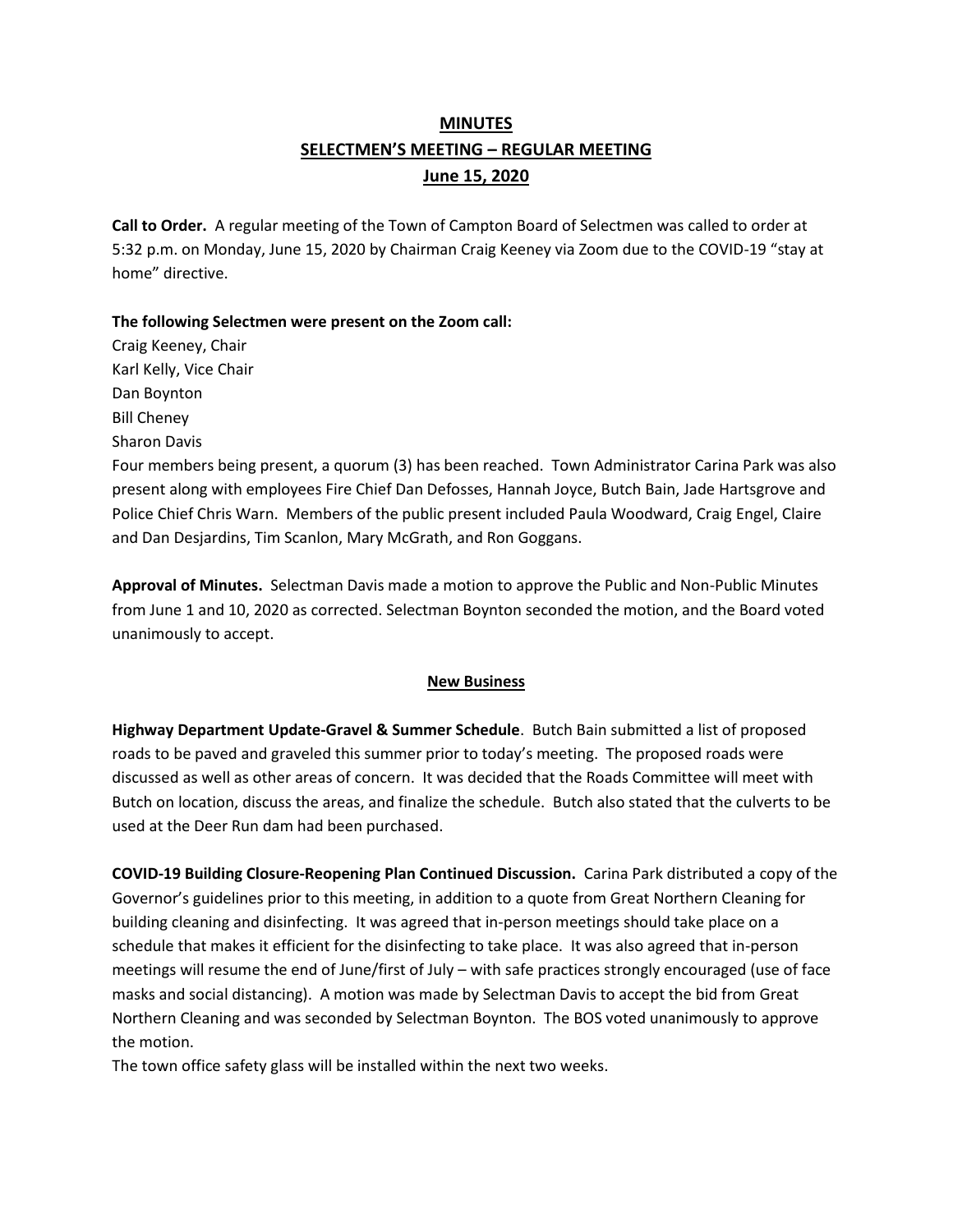Carina stated that an employee health check-list would be developed based on the Governor's guidelines. Employees will respond to a set of questions and have their temperatures taken at the start of each shift. Department heads will maintain documentation of each employee.

It was agreed that the town BOS office will begin opening half-days on Monday, Wednesday, and Friday with service hours rotating.

The BOS will begin meeting in-person beginning in July.

### **Correspondence**

**Property parcel at Owl's Nest.** A private drive to this property needs numbering. This is not the first case in the town when a private driveway needed to be named to ensure accuracy for emergency services. It was agreed that the private drive will become a named, non-town maintained, roadway.

**Joint Meeting w/ Thornton & Ellsworth.** The Thornton Board of Selectmen requested a joint meeting with Campton BOS the week of June 22nd to discuss the hiring of a new transfer station manager. A discussion took place regarding an appropriate and safe place to hold the in-person meeting. Fire Chief Defosses said that the fire trucks could be moved out of the bays without hindering operations, so it was decided that the fire department building would be used. Carina Park will schedule the meeting.

**Waterville Estates Signage.** Corey Smith would like the Town to purchase additional "No Littering" signs to be placed within the Estates. A discussion about this request took place and it was decided that the Roads Committee will decide how many and where the signs will be placed. The BOS will reach out to the Campton Garden Club and the Conservation Committee to inquire if they would be willing to sponsor the signs and collaborate on developing a design.

**Peddlers/Hawkers Permit Application.** Tim Scanlon has applied for a Peddlers permit but it is missing the landowner's written permission. Ownership of the property in question is uncertain and must be resolved before further action on the application can take place. A motion was made by Selectman Davis that this topic be tabled until the property owner is identified and more information obtained. Selectman Boynton seconded the motion and the BOS voted unanimously in favor of the motion.

**Puckerbrush Culvert.** Carina Park stated that the town received a \$9,030 bid from Jim Sanborn and Sons for installation of the culvert. Selectman Davis made a motion to accept the bid from Jimmy Sanborn and Selectman Boynton seconded. Selectman Cheney recused himself from voting. Selectmen Kelly, Boynton, and Davis voted in favor of accepting the bid.

### **Committee Updates**

**Policy Committee.** Carina Park said that break times are not clearly outlined in the personnel policy and this is causing confusion among employees. Selectmen Davis and Boynton will investigate and revise the policy as needed.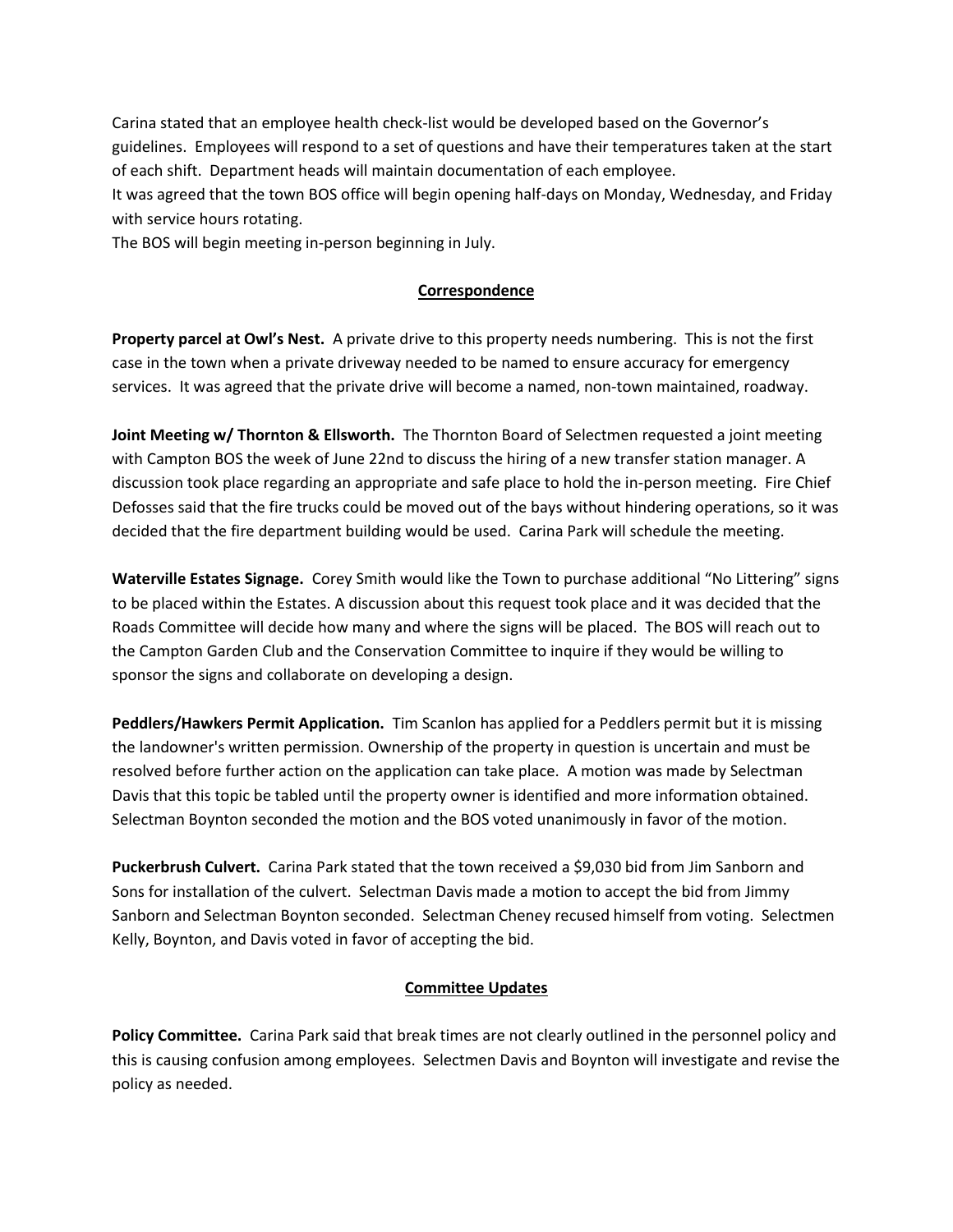#### **Board Concerns and Directives**

**Dan Boynton** – stated that he would like the town to post a position on institutional racism. He has volunteered to draft a position paper for the BOS to consider.

**Karl Kelly** – none stated.

**Sharon Davis** – asked who has town debit cards. Carina Park responded that only the Chiefs of Fire and Police and she were the only individuals to hold town debit cards. All other employees pay out-ofpocket and are reimbursed.

**Bill Cheney** – none stated.

### **Privilege of the Floor**

Chief Chris Warn raised the issue of unlicensed dogs for discussion. In the past, repeated notices are sent by the town office and, eventually, a Civil Forfeiture fee is imposed. Chief Warn stated that there are 206 unlicensed dogs on the list this year. Individuals are stating that they haven't been able to get their dogs licensed for a variety of COVID-19 related reasons. Selectman Davis made a motion that the deadline for licensing be moved to August 1, 2020 due to COVID-19 – and that no Civil Forfeiture fees will be levied until then. Selectman Boynton seconded the motion and the BOS voted unanimously in favor.

Claire Desjardins recently sent a letter to Selectman Boynton informing him of a \$50 million GOFERR grant for expansion/improvement of internet service. Claire asked the BOS about this grant since Windmill and Ryder roads currently have poor service. Carina Park responded that it is currently unclear whether the grant money will be available to town or county governments. Carina will remain watchful for this opportunity.

Craig Engel asked if there had been any follow up to the town letter sent to USPS regarding poor service. Carina Park stated that USPS had acknowledged that they had not followed their internal protocol. Tim Scanlon thanked the BOS for proposing a municipal message of solidarity re anti-racism.

In Public Session a motion was made to go into Non-Public Session under RSA 91-A: 3, II (c). The motion was seconded and with a roll call vote: Selectman Davis, aye; Selectman Kelly, aye; Selectman Cheney, aye; Selectman Boynton, aye. The Board came out of Non-Public Session at 7:29 p.m.

In Public Session a motion was made to go into Non-Public Session under RSA 91-A: 3, II (a). The motion was seconded and with a roll call vote: Selectman Davis, aye; Selectman Kelly, aye; Selectman Cheney, aye; Selectman Boynton, aye. The Board came out of Non-Public Session at 7:38 p.m.

Selectman Cheney motions to seal the minutes of the preceding Non-public session held in accordance with RSA 91-A: 3, II (a). Selectman Boynton seconds the motion and with a roll call vote: Selectman Davis, aye; Selectman Kelly, aye; Selectman Cheney, aye; Selectman Boynton, aye-Motion passes.